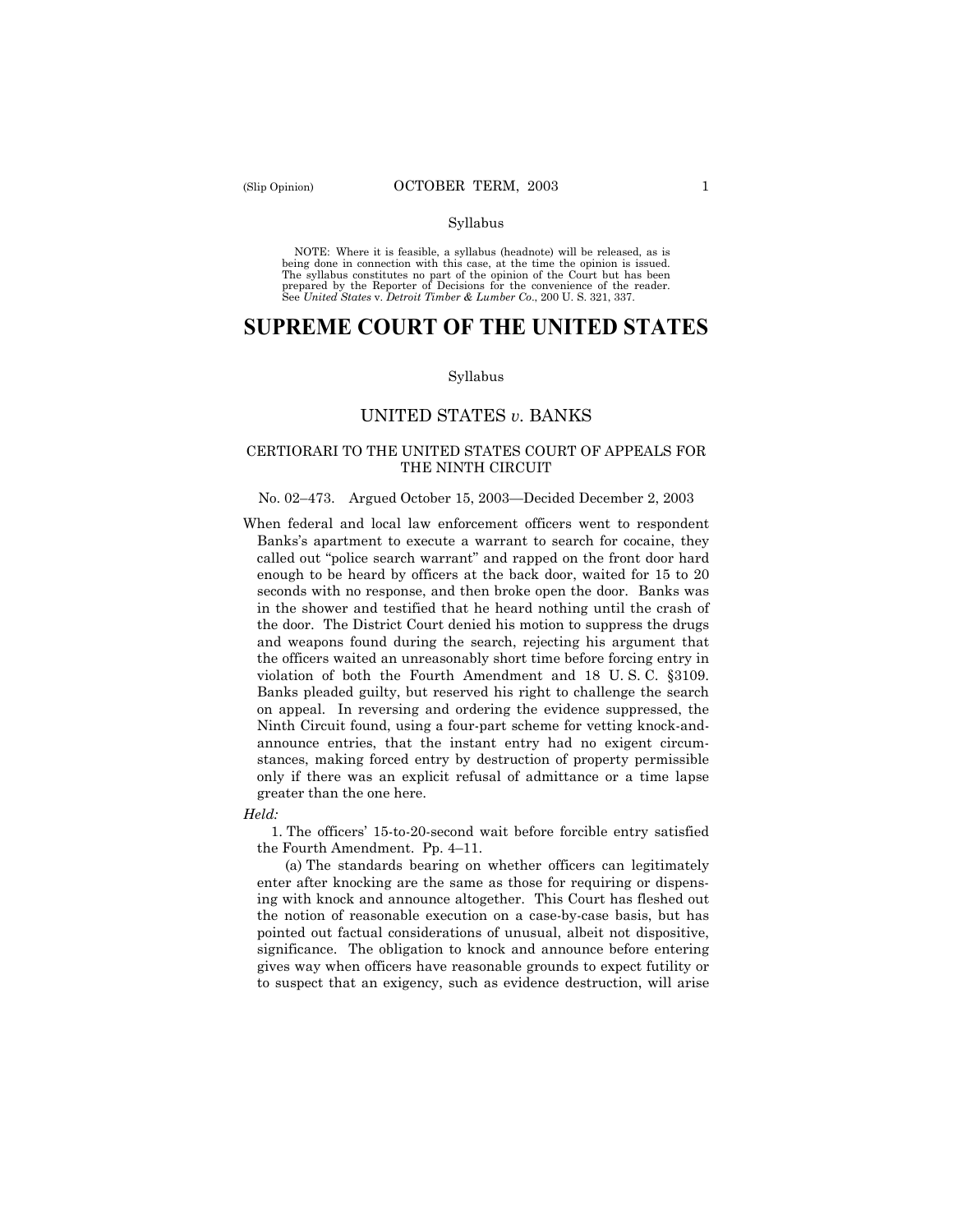#### Syllabus

instantly upon knocking. *Richards* v. *Wisconsin,* 520 U. S. 385, 394. Since most people keep their doors locked, a no-knock entry will normally do some damage, a fact too common to require a heightened justification when a reasonable suspicion of exigency already justifies an unwarned entry. *United States* v. *Ramirez,* 523 U. S. 65, 70–71. Pp. 4–6.

(b) This case turns on the exigency revealed by the circumstances known to the officers after they knocked and announced, which the Government contends was the risk of losing easily disposable evidence. After 15 to 20 seconds without a response, officers could fairly have suspected that Banks would flush away the cocaine if they remained reticent. Each of Banks's counterarguments—that he was in the shower and did not hear the officers, and that it might have taken him longer than 20 seconds to reach the door—rests on a mistake about the relevant enquiry. As to the first argument, the facts known to the police are what count in judging a reasonable waiting time, and there is no indication that they knew that Banks was in the shower and thus unaware of an impending search. As to the second, the crucial fact is not the time it would take Banks to reach the door but the time it would take him to destroy the cocaine. It is not unreasonable to think that someone could get in a position to destroy the drugs within 15 to 20 seconds. Once the exigency had matured, the officers were not bound to learn anything more or wait any longer before entering, even though the entry entailed some harm to the building. Pp. 6–9.

(c) This Court's emphasis on totality analysis leads it to reject the Government's position that the need to damage property should not be part of the analysis of whether the entry itself was reasonable and to disapprove of the Ninth Circuit's four-part vetting scheme. Pp. 10–11.

2. The entry here also satisfied 18 U. S. C. §3109, which permits entry by force "if, after notice of his authority and purpose, [an officer] is refused admittance." Because §3109 implicates the exceptions to the common law knock-and-announce requirement that inform the Fourth Amendment itself, §3109 is also subject to an exigent circumstances exception, which qualifies the requirement of refusal after notice, just as it qualifies the obligation to announce in the first place. Pp. 11–12.

282 F. 3d 699, reversed.

SOUTER, J., delivered the opinion for a unanimous Court.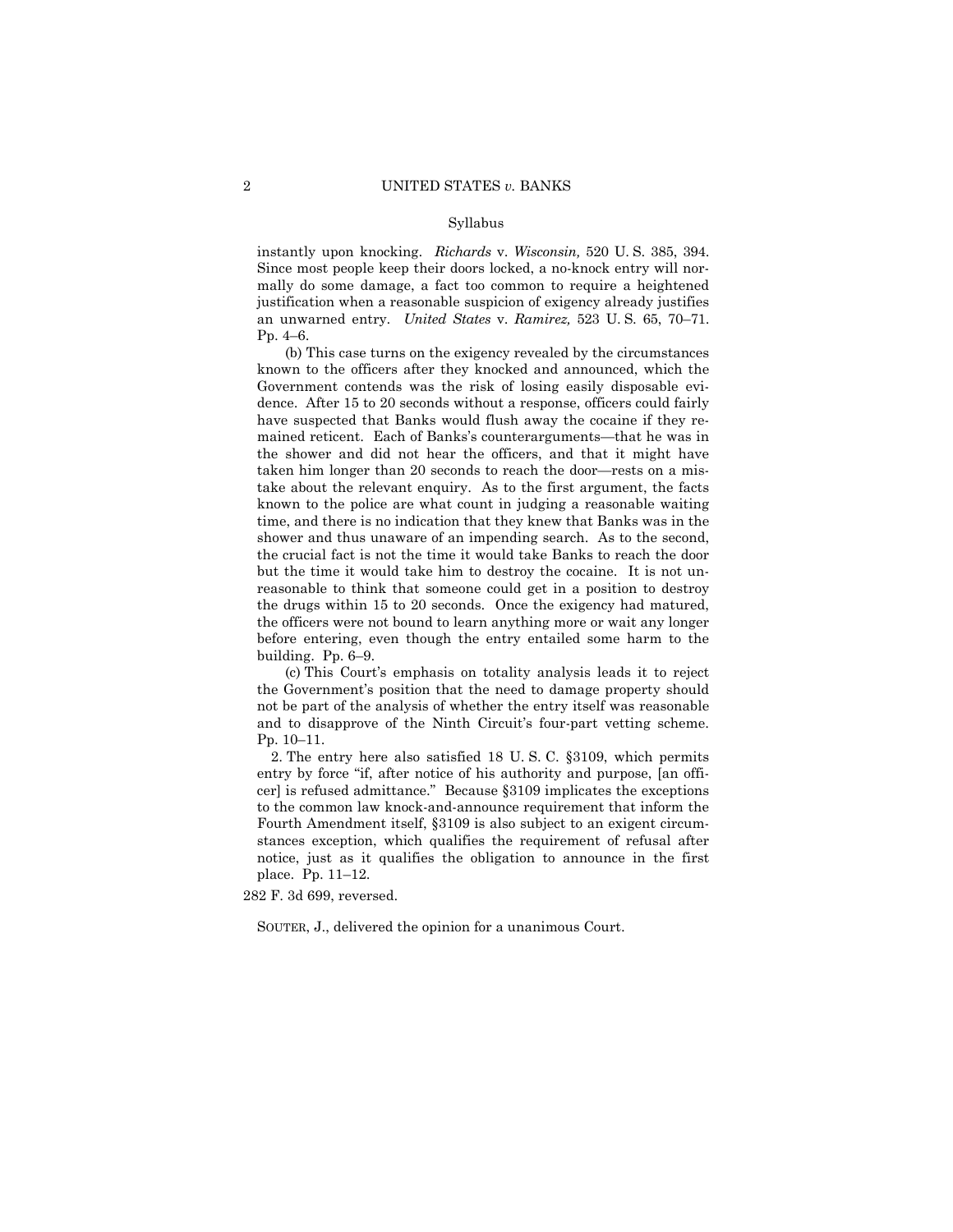NOTICE: This opinion is subject to formal revision before publication in the preliminary print of the United States Reports. Readers are requested to notify the Reporter of Decisions, Supreme Court of the United States, Wa ington, D. C. 20543, of any typographical or other formal errors, in order that corrections may be made before the preliminary print goes to press.

## **SUPREME COURT OF THE UNITED STATES**  $\frac{1}{2}$  ,  $\frac{1}{2}$  ,  $\frac{1}{2}$  ,  $\frac{1}{2}$  ,  $\frac{1}{2}$  ,  $\frac{1}{2}$

#### No. 02–473  $\frac{1}{2}$  ,  $\frac{1}{2}$  ,  $\frac{1}{2}$  ,  $\frac{1}{2}$  ,  $\frac{1}{2}$  ,  $\frac{1}{2}$  ,  $\frac{1}{2}$

## UNITED STATES, PETITIONER *v.* LASHAWN LOWELL BANKS

## ON WRIT OF CERTIORARI TO THE UNITED STATES COURT OF APPEALS FOR THE NINTH CIRCUIT

#### [December 2, 2003]

## JUSTICE SOUTER delivered the opinion of the Court.

Officers executing a warrant to search for cocaine in respondent Banks's apartment knocked and announced their authority. The question is whether their 15-to-20 second wait before a forcible entry satisfied the Fourth Amendment and 18 U. S. C. §3109. We hold that it did.

## I

With information that Banks was selling cocaine at home, North Las Vegas Police Department officers and Federal Bureau of Investigation agents got a warrant to search his two-bedroom apartment. As soon as they arrived there, about 2 o'clock on a Wednesday afternoon, officers posted in front called out "police search warrant" and rapped hard enough on the door to be heard by officers at the back door. Brief for United States 3 (internal quotation marks omitted). There was no indication whether anyone was home, and after waiting for 15 to 20 seconds with no answer, the officers broke open the front door with a battering ram. Banks was in the shower and testified that he heard nothing until the crash of the door, which brought him out dripping to confront the police.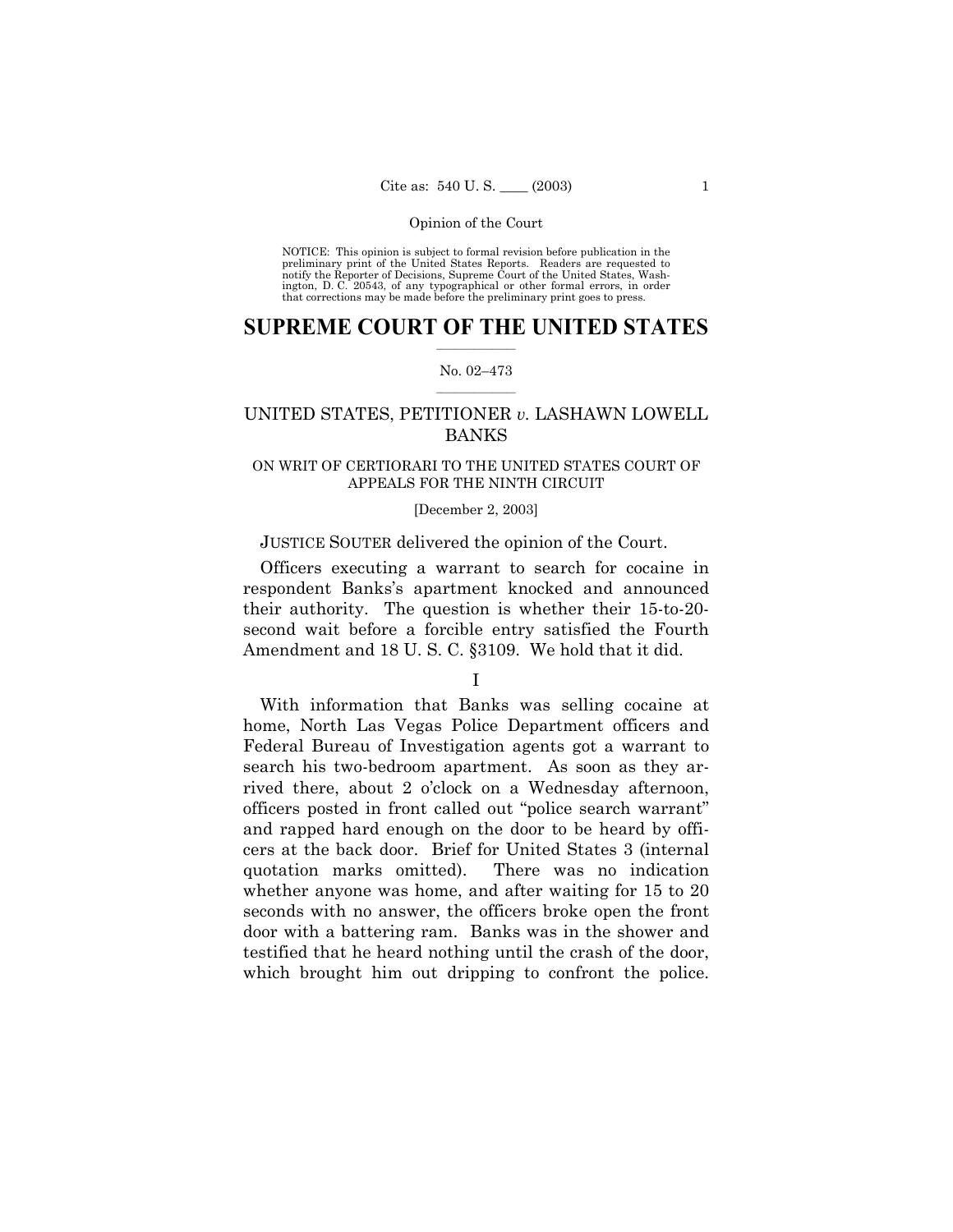The search produced weapons, crack cocaine, and other evidence of drug dealing.

In response to drug and firearms charges, Banks moved to suppress evidence, arguing that the officers executing the search warrant waited an unreasonably short time before forcing entry, and so violated both the Fourth Amendment and 18 U. S. C. §3109.1 The District Court denied the motion, and Banks pleaded guilty, reserving his right to challenge the search on appeal.

A divided panel of the Ninth Circuit reversed and ordered suppression of the evidence found. 282 F. 3d 699 (CA9 2002). In assessing the reasonableness of the execution of the warrant, the panel majority set out a nonexhaustive list of "factors that an officer reasonably should consider" in deciding when to enter premises identified in a warrant, after knocking and announcing their presence but receiving no express acknowledgment:

"(a) size of the residence; (b) location of the residence; (c) location of the officers in relation to the main living or sleeping areas of the residence; (d) time of day; (e) nature of the suspected offense; (f) evidence demonstrating the suspect's guilt; (g) suspect's prior convictions and, if any, the type of offense for which he was convicted; and (h) any other observations triggering the senses of the officers that reasonably would lead one to believe that immediate entry was necessary." *Id.*, at 704.

The majority also defined four categories of intrusion after knock and announcement, saying that the classifica-

<sup>&</sup>lt;sup>1</sup>The statute provides: "The officer may break open any outer or inner door or window of a house, or any part of a house, or anything therein, to execute a search warrant, if, after notice of his authority and purpose, he is refused admittance or when necessary to liberate himself or a person aiding him in the execution of the warrant."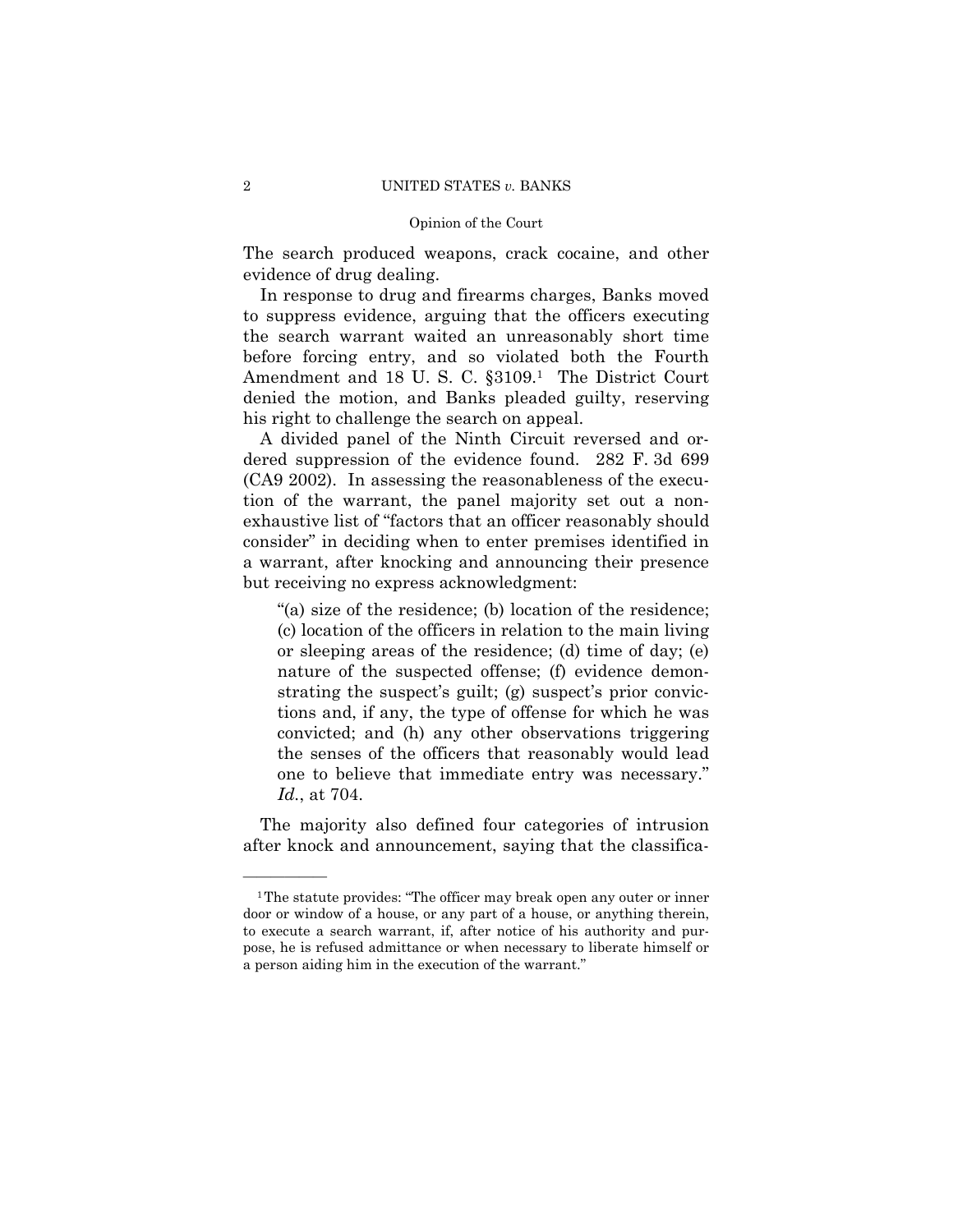tion "aids in the resolution of the essential question whether the entry made herein was reasonable under the circumstances":

"(1) entries in which exigent circumstances exist and non-forcible entry is possible, permitting entry to be made simultaneously with or shortly after announcement; (2) entries in which exigent circumstances exist and forced entry by destruction of property is required, necessitating more specific inferences of exigency; (3) entries in which no exigent circumstances exist and non-forcible entry is possible, requiring an explicit refusal of admittance or a lapse of a significant amount of time; and (4) entries in which no exigent circumstances exist and forced entry by destruction of property is required, mandating an explicit refusal of admittance or a lapse of an even more substantial amount of time." *Ibid.* 

The panel majority put the action of the officers here in the last category, on the understanding that they destroyed the door without hearing anything to suggest a refusal to admit even though sound traveled easily through the small apartment. The majority held the 15 to-20-second delay after knocking and announcing to be "[in]sufficient . . . to satisfy the constitutional safeguards." *Id.*, at 705.

Judge Fisher dissented, saying that the majority ought to come out the other way based on the very grounds it stressed: Banks's small apartment, the loud knock and announcement, the suspected offense of dealing in cocaine, and the time of the day. Judge Fisher thought the lapse of 15 to 20 seconds was enough to support a reasonable inference that admittance had been constructively denied. *Id.*, at 710.

We granted certiorari to consider how to go about applying the standard of reasonableness to the length of time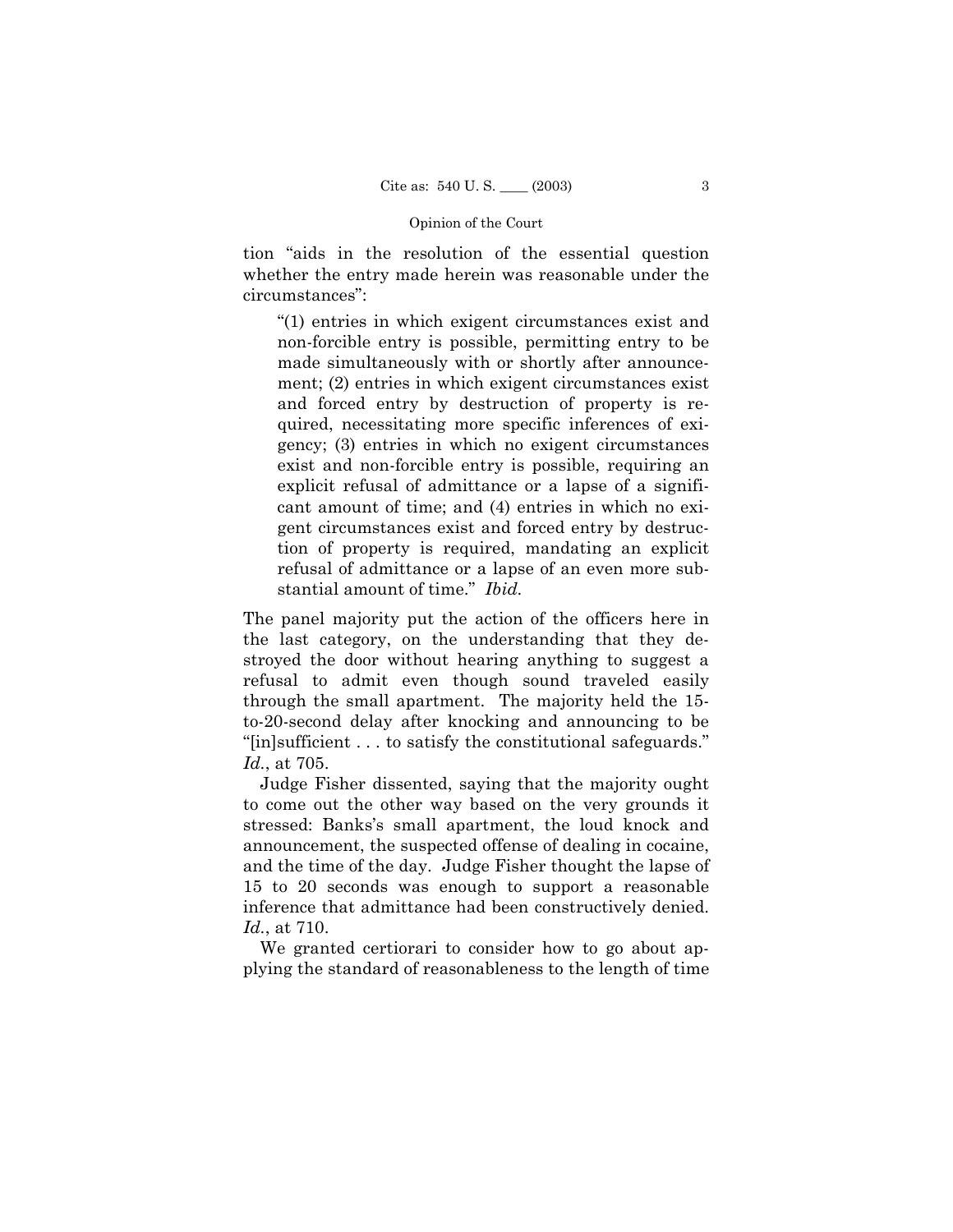police with a warrant must wait before entering without permission after knocking and announcing their intent in a felony case. 537 U. S. 1187 (2003). We now reverse.

## II

There has never been a dispute that these officers were obliged to knock and announce their intentions when executing the search warrant, an obligation they concededly honored. Despite this agreement, we start with a word about standards for requiring or dispensing with a knock and announcement, since the same criteria bear on when the officers could legitimately enter after knocking.

The Fourth Amendment says nothing specific about formalities in exercising a warrant's authorization, speaking to the manner of searching as well as to the legitimacy of searching at all simply in terms of the right to be "secure . . . against unreasonable searches and seizures." Although the notion of reasonable execution must therefore be fleshed out, we have done that case by case, largely avoiding categories and protocols for searches. Instead, we have treated reasonableness as a function of the facts of cases so various that no template is likely to produce sounder results than examining the totality of circumstances in a given case; it is too hard to invent categories without giving short shrift to details that turn out to be important in a given instance, and without inflating marginal ones. See, *e.g*., *Ohio* v. *Robinette*, 519 U. S. 33, 39 (1996) ("[W]e have consistently eschewed bright-line rules, instead emphasizing the fact-specific nature of the reasonableness inquiry"); *Ker* v. *California*, 374 U. S. 23, 33 (1963) (reasonableness not susceptible to Procrustean application); *Go-Bart Importing Co.* v. *United States*, 282 U. S. 344, 357 (1931) (no formula for determining reasonableness; each case on its own facts and circumstances). We have, however, pointed out factual considerations of unusual, albeit not dispositive,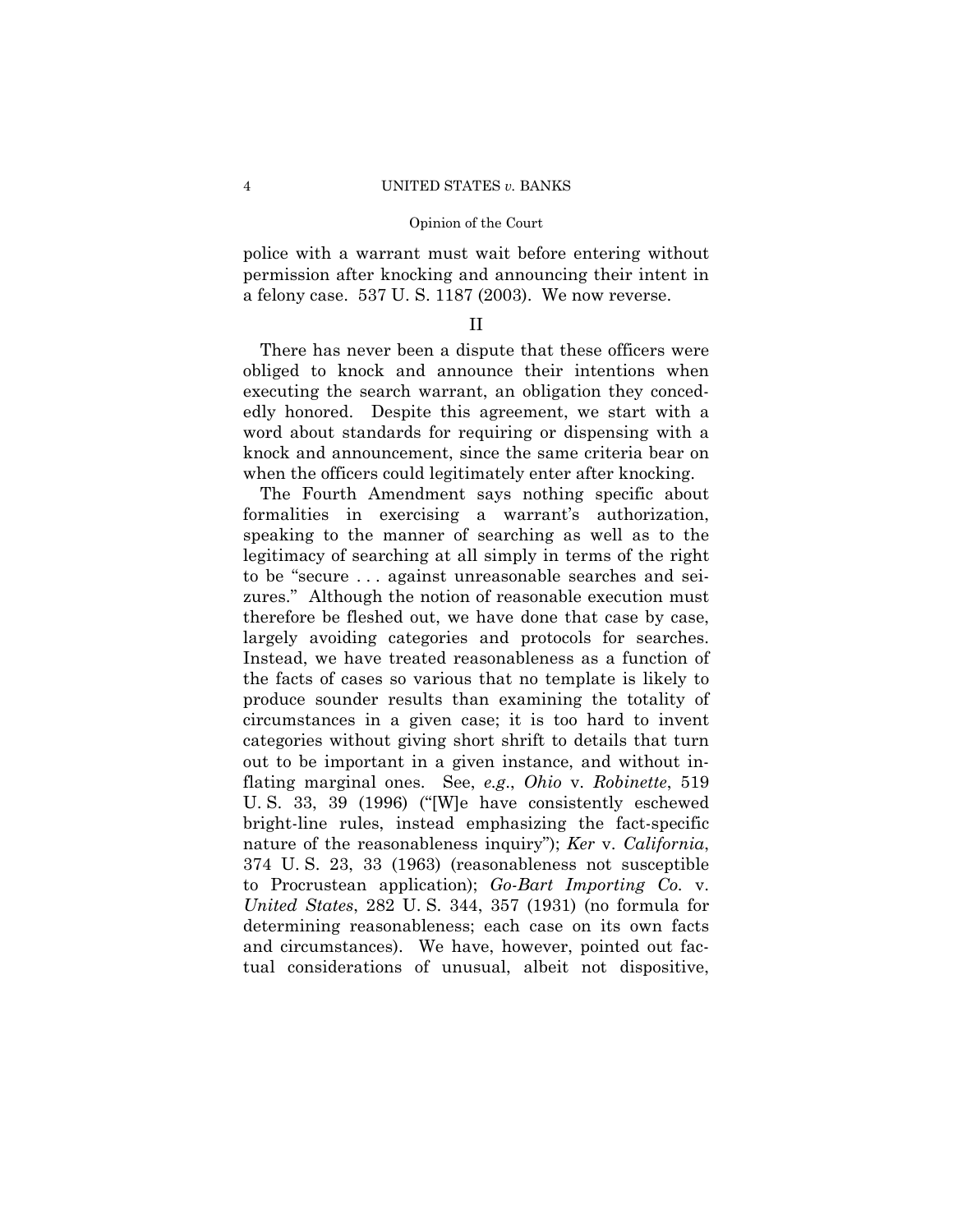significance.

——————

In *Wilson* v. *Arkansas*, 514 U. S. 927 (1995), we held that the common law knock-and-announce principle is one focus of the reasonableness enquiry; and we subsequently decided that although the standard generally requires the police to announce their intent to search before entering closed premises, the obligation gives way when officers "have a reasonable suspicion that knocking and announcing their presence, under the particular circumstances, would be dangerous or futile, or . . . would inhibit the effective investigation of the crime by, for example, allowing the destruction of evidence," *Richards* v. *Wisconsin*, 520 U. S. 385, 394 (1997). When a warrant applicant gives reasonable grounds to expect futility or to suspect that one or another such exigency already exists or will arise instantly upon knocking, a magistrate judge is acting within the Constitution to authorize a "no-knock" entry.<sup>2</sup> And even when executing a warrant silent about that, if circumstances support a reasonable suspicion of exigency when the officers arrive at the door, they may go straight in. *Id.*, at 394, 396, n. 7.

Since most people keep their doors locked, entering without knocking will normally do some damage, a circumstance too common to require a heightened justification when a reasonable suspicion of exigency already justifies an unwarned entry. We have accordingly held that police in exigent circumstances may damage premises so far as necessary for a no-knock entrance without demonstrating the suspected risk in any more detail than the law demands for an unannounced intrusion simply by lifting the latch. *United States* v. *Ramirez*, 523 U. S. 65,

<sup>2</sup>Some States give magistrate judges the authority to issue "noknock" warrants, and some do not. See, *e.g., Richards* v. *Wisconsin*, 520 U. S. 385, 396, n. 7 (1997) (collecting state statutes and cases).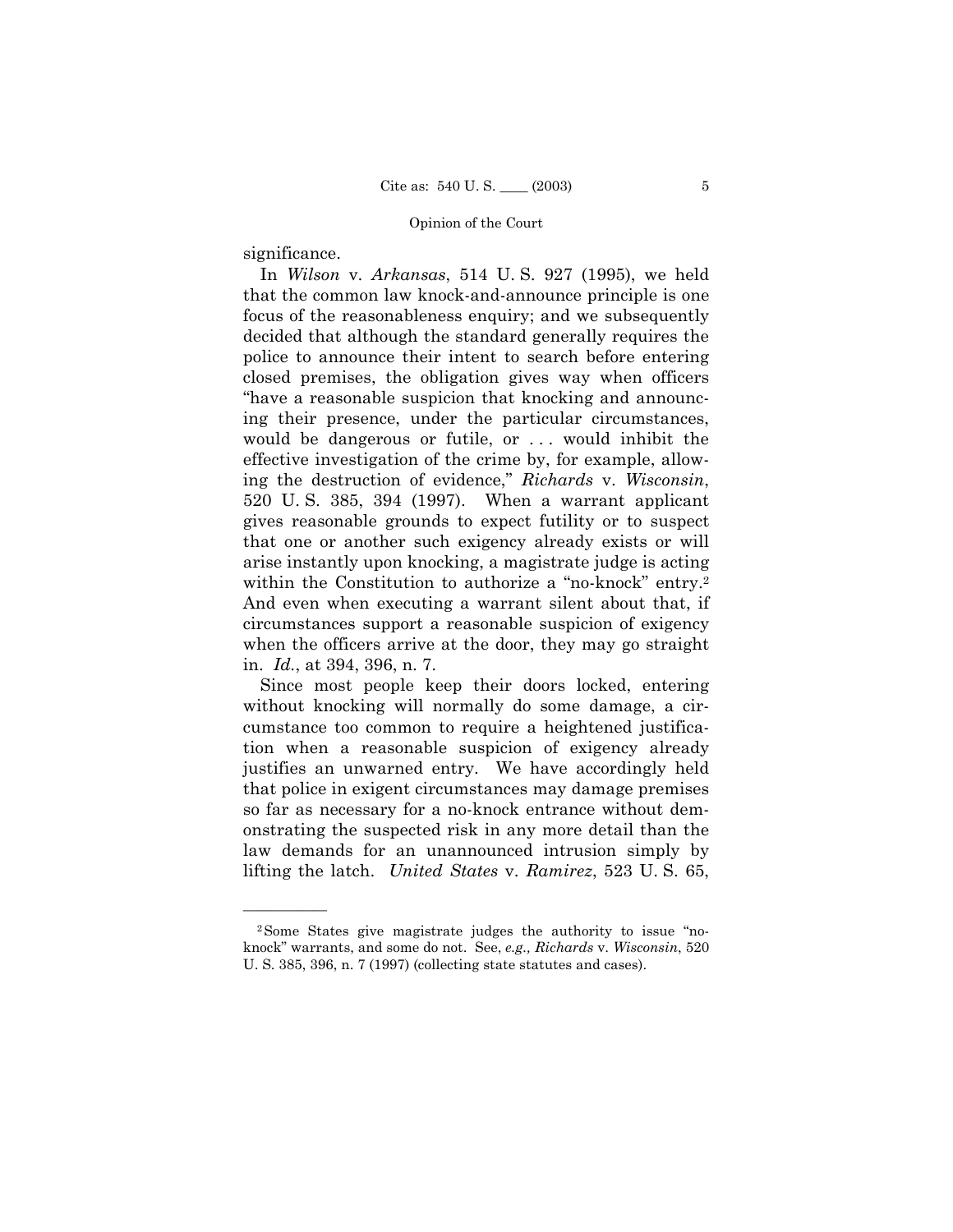70–71 (1998). Either way, it is enough that the officers had a reasonable suspicion of exigent circumstances.<sup>3</sup>

## III

Like *Ramirez*, this case turns on the significance of exigency revealed by circumstances known to the officers, for the only substantive difference between the two situations goes to the time at which the officers reasonably anticipated some danger calling for action without delay.4 Whereas the *Ramirez* Magistrate Judge found in advance that the customary warning would raise an immediate risk that a wanted felon would elude capture or pose a threat to the officers, see *id.*, at 68, here the Government claims that a risk of losing evidence arose shortly after knocking and announcing. Although the police concededly arrived at Banks's door without reasonable suspicion of facts justifying a no-knock entry, they argue that announcing their presence started the clock running toward the moment of apprehension that Banks would flush away the easily disposable cocaine, prompted by knowing the

<sup>3</sup>The standard for a no-knock entry stated in *Richards* applies on reasonable suspicion of exigency or futility. Because the facts here go to exigency, not futility, we speak of that alone. 4 *Ramirez* and *Richards*, our cases addressing the role of exigency in

assessing the reasonableness of a no-knock entry, involved searches by warrant for evidence of a felony, as does this case. In a different context governed by the Fourth Amendment, we have held that the risk of losing evidence of a minor offense is insufficient to make it reasonable to enter a dwelling to make a warrantless arrest. See *Welsh* v. *Wisconsin*, 466 U. S. 740 (1984). Courts of Appeals have applied *Welsh*  to warrantless entries simply to search for evidence, considering the gravity of the offense in determining whether exigent circumstances exist. See*, e.g.*, *United States* v. *Aquino*, 836 F. 2d 1268, 1271–1273 (CA10 1988); *United States* v. *Clement*, 854 F. 2d 1116, 1120 (CA8 1988). We intimate nothing here about such warrantless entry cases. Nor do we express a view on the significance of the existence of a warrant in evaluating whether exigency justifies action in knock-andannounce cases when the reason for the search is a minor offense.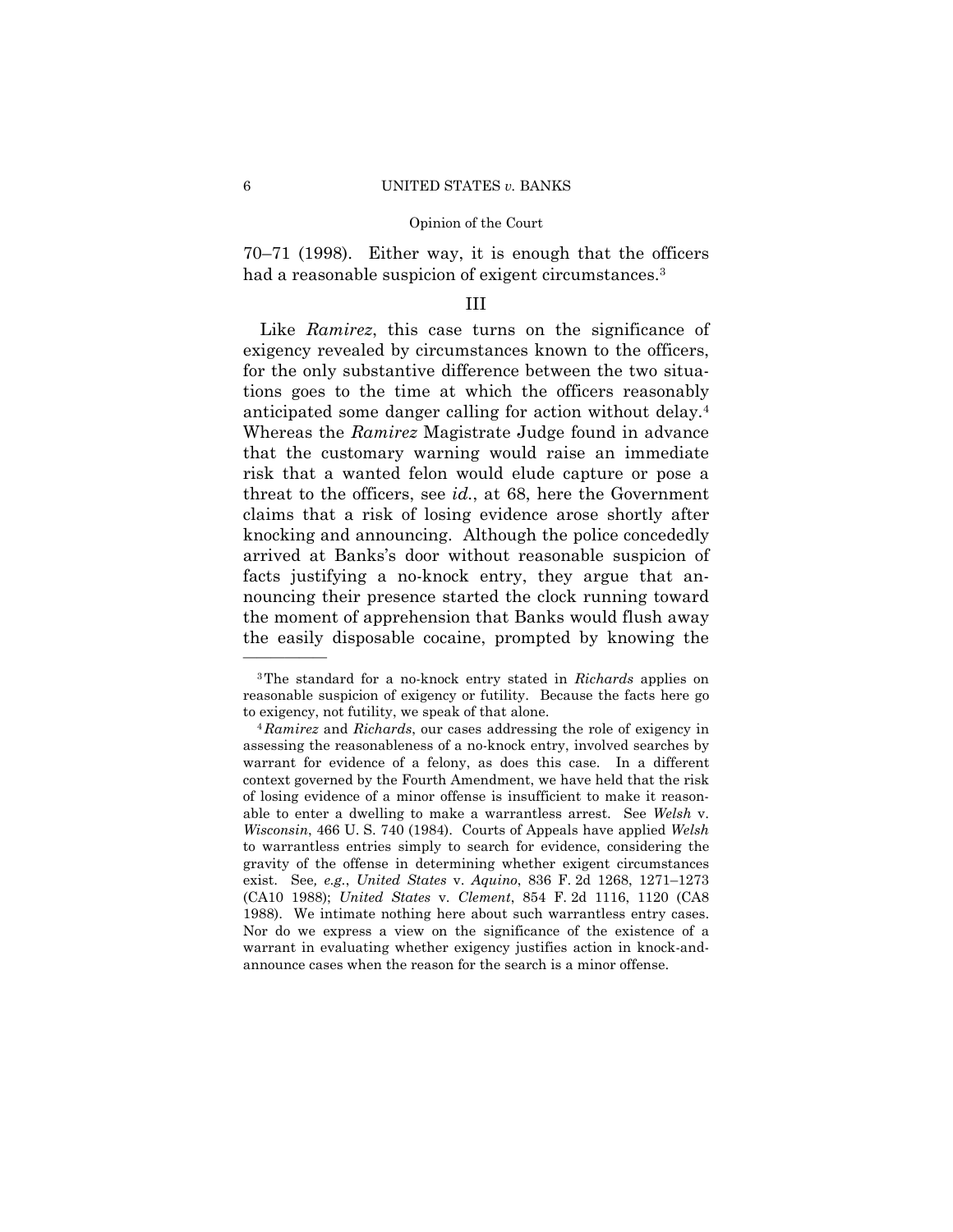police would soon be coming in. While it was held reasonable for the police in *Ramirez* to enter forcibly upon arrival, the Government argues it was equally reasonable for the officers to go in with force here as soon as the danger of disposal had ripened.

Banks does not, of course, deny that exigency may develop in the period beginning when officers with a warrant knock to be admitted, and the issue comes down to whether it was reasonable to suspect imminent loss of evidence after the 15 to 20 seconds the officers waited prior to forcing their way. Though we agree with Judge Fisher's dissenting opinion that this call is a close one, 282 F. 3d, at 707, we think that after 15 or 20 seconds without a response, police could fairly suspect that cocaine would be gone if they were reticent any longer. Courts of Appeals have, indeed, routinely held similar wait times to be reasonable in drug cases with similar facts including easily disposable evidence (and some courts have found even shorter ones to be reasonable enough).5

<sup>5</sup>Several Courts of Appeals have explicitly taken into account the risk of disposal of drug evidence as a factor in evaluating the reasonableness of waiting time. See, *e.g.*, *United States* v. *Goodson*, 165 F. 3d 610, 612, 614 (CA8 1999) (holding a 20–second wait after a loud announcement at a one-story ranch reasonable); *United States* v. *Spikes*, 158 F. 3d 913, 925–927 (CA6 1998) (holding a 15-to-30-second wait in midmorning after a loud announcement reasonable); *United States* v. *Spriggs*, 996 F. 2d 320, 322–323 (CADC 1993) (holding a 15-second wait after a reasonably audible announcement at 7:45 a.m. on a weekday reasonable); *United States* v. *Garcia*, 983 F. 2d 1160, 1168 (CA1 1993) (holding a 10-second wait after a loud announcement reasonable); *United States*  v. *Jones*, 133 F. 3d 358, 361–362 (CA5 1998) (relying specifically on the concept of exigency, holding a 15-to-20-second wait reasonable). See also *United States* v. *Chavez-Miranda*, 306 F. 3d 973, 981–982, n. 7 (CA9 2002) ("*Banks* appears to be a departure from our prior decisions. . . .[W]e have found a 10 to 20 second wait to be reasonable in similar circumstances, albeit when the police heard sounds after the knock and announcement"); *United States* v. *Jenkins*, 175 F. 3d 1208,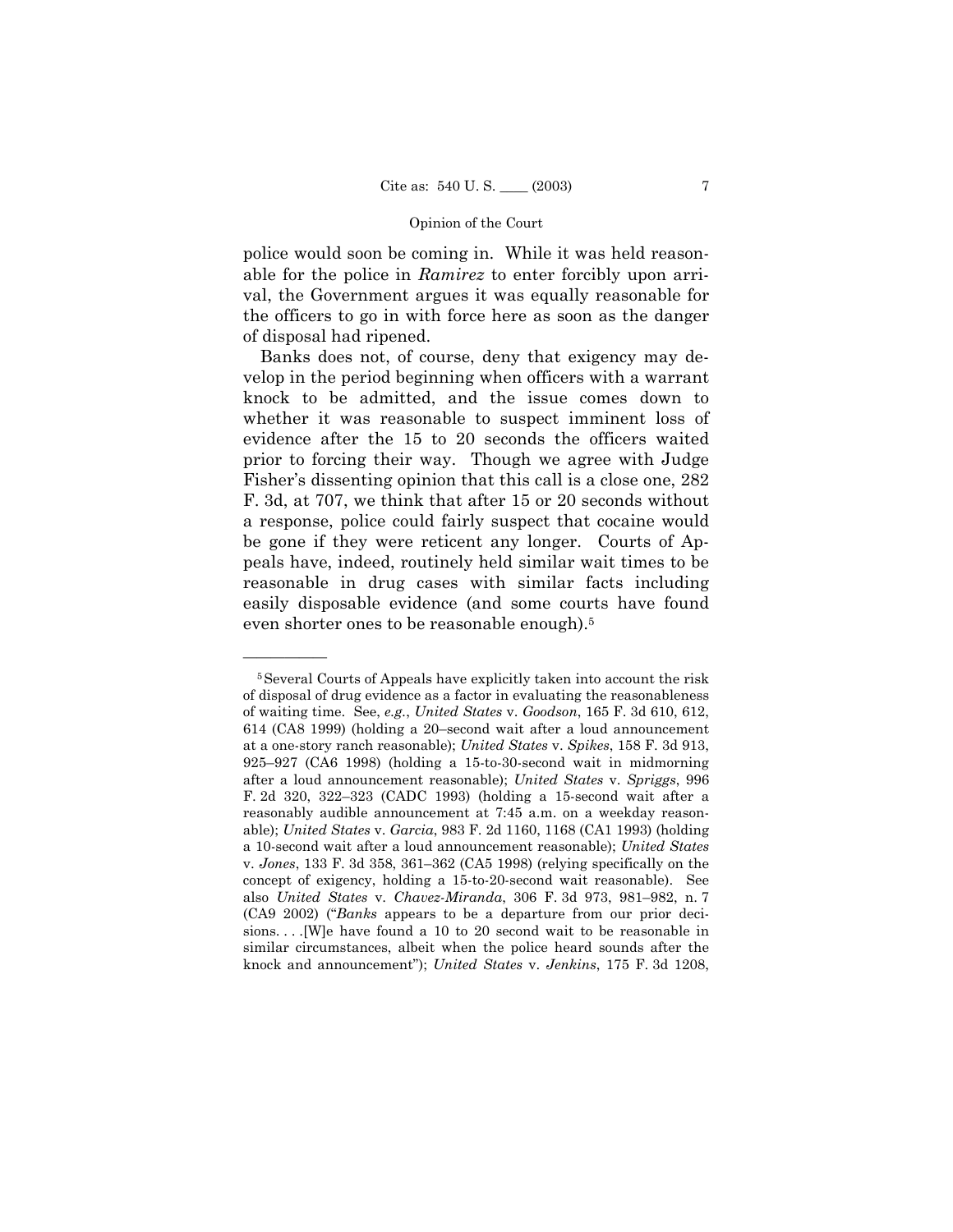#### 8 UNITED STATES *v.* BANKS

#### Opinion of the Court

A look at Banks's counterarguments shows why these courts reached sensible results, for each of his reasons for saying that 15 to 20 seconds was too brief rests on a mistake about the relevant enquiry: the fact that he was actually in the shower and did not hear the officers is not to the point, and the same is true of the claim that it might have taken him longer than 20 seconds if he had heard the knock and headed straight for the door. As for the shower, it is enough to say that the facts known to the police are what count in judging reasonable waiting time, cf., *e.g.*, *Graham v. Connor*, 490 U. S. 386, 396 (1989) ("The 'reasonableness' of a particular use of force must be judged from the perspective of a reasonable officer on the scene, rather than with the 20/20 vision of hindsight."), and there is no indication that the police knew that Banks was in the shower and thus unaware of an impending search that he would otherwise have tried to frustrate.

And the argument that 15 to 20 seconds was too short for Banks to have come to the door ignores the very risk that justified prompt entry. True, if the officers were to justify their timing here by claiming that Banks's failure to admit them fairly suggested a refusal to let them in, Banks could at least argue that no such suspicion can arise until an occupant has had time to get to the door, $6a$ time that will vary with the size of the establishment, perhaps five seconds to open a motel room door, or several minutes to move through a townhouse. In this case, how-

<sup>1215 (</sup>CA10 1999) (holding a 14-to-20-second wait at 10 a.m. reasonable); *United States* v. *Markling*, 7 F. 3d 1309, 1318–1319 (CA7 1993) (holding a 7-second wait at a small motel room reasonable when officers acted on a specific tip that the suspect was likely to dispose of the drugs).<br><sup>6</sup> It is probably unrealistic even on its own terms. The apartment was

<sup>&</sup>quot;small," 282 F. 3d 699, 704 (CA9 2002), and a man may walk the length of today's small apartment in 15 seconds.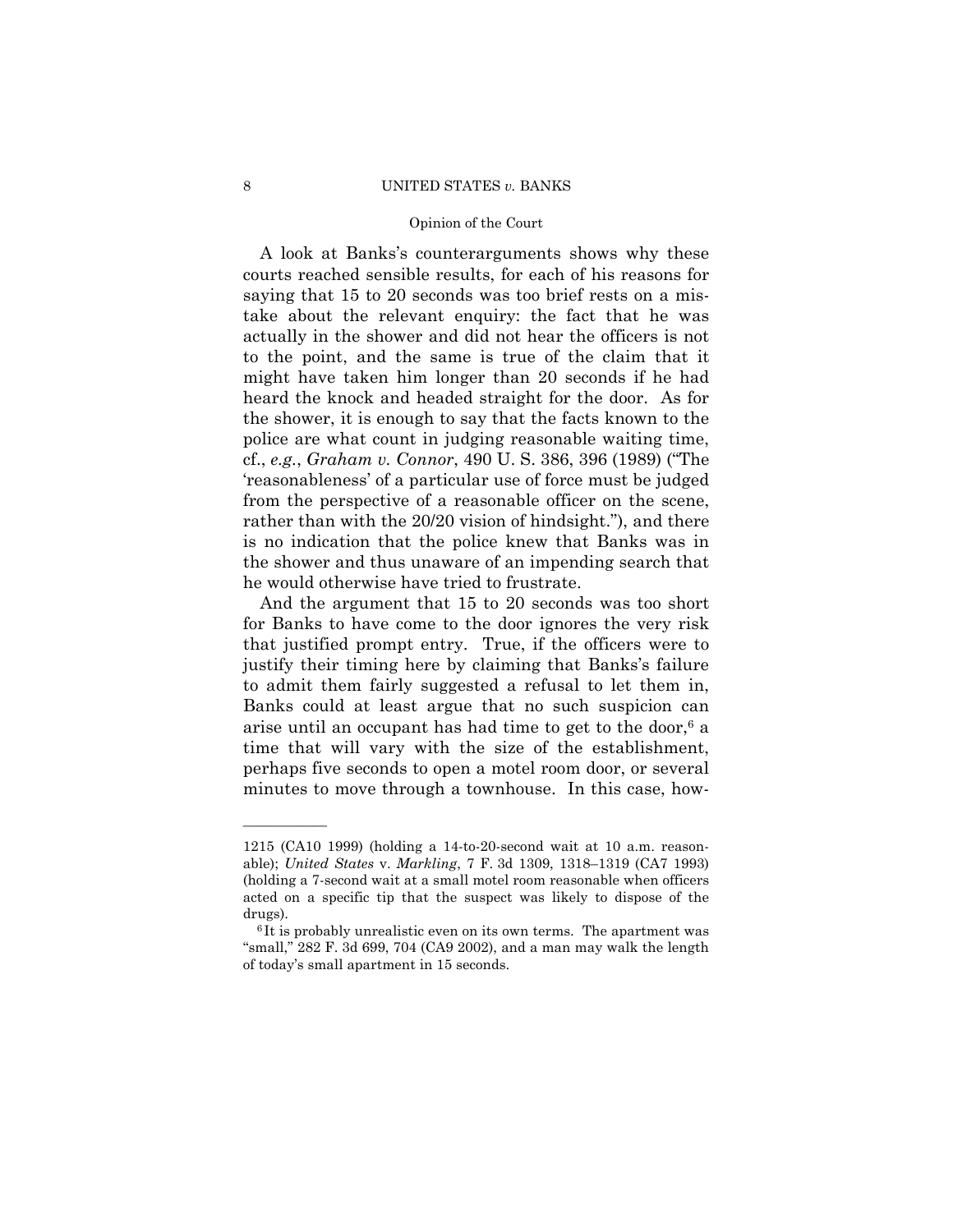ever, the police claim exigent need to enter, and the crucial fact in examining their actions is not time to reach the door but the particular exigency claimed. On the record here, what matters is the opportunity to get rid of cocaine, which a prudent dealer will keep near a commode or kitchen sink. The significant circumstances include the arrival of the police during the day, when anyone inside would probably have been up and around, and the sufficiency of 15 to 20 seconds for getting to the bathroom or the kitchen to start flushing cocaine down the drain. That is, when circumstances are exigent because a pusher may be near the point of putting his drugs beyond reach, it is imminent disposal, not travel time to the entrance, that governs when the police may reasonably enter; since the bathroom and kitchen are usually in the interior of a dwelling, not the front hall, there is no reason generally to peg the travel time to the location of the door, and no reliable basis for giving the proprietor of a mansion a longer wait than the resident of a bungalow, or an apartment like Banks's. And 15 to 20 seconds does not seem an unrealistic guess about the time someone would need to get in a position to rid his quarters of cocaine.

Once the exigency had matured, of course, the officers were not bound to learn anything more or wait any longer before going in, even though their entry entailed some harm to the building. *Ramirez* held that the exigent need of law enforcement trumps a resident's interest in avoiding all property damage, see 523 U. S., at 70–71, and there is no reason to treat a post-knock exigency differently from the no-knock counterpart in *Ramirez* itself.

## IV

Our emphasis on totality analysis necessarily rejects positions taken on each side of this case. *Ramirez*, for example, cannot be read with the breadth the Government espouses, as "reflect[ing] a general principle that the need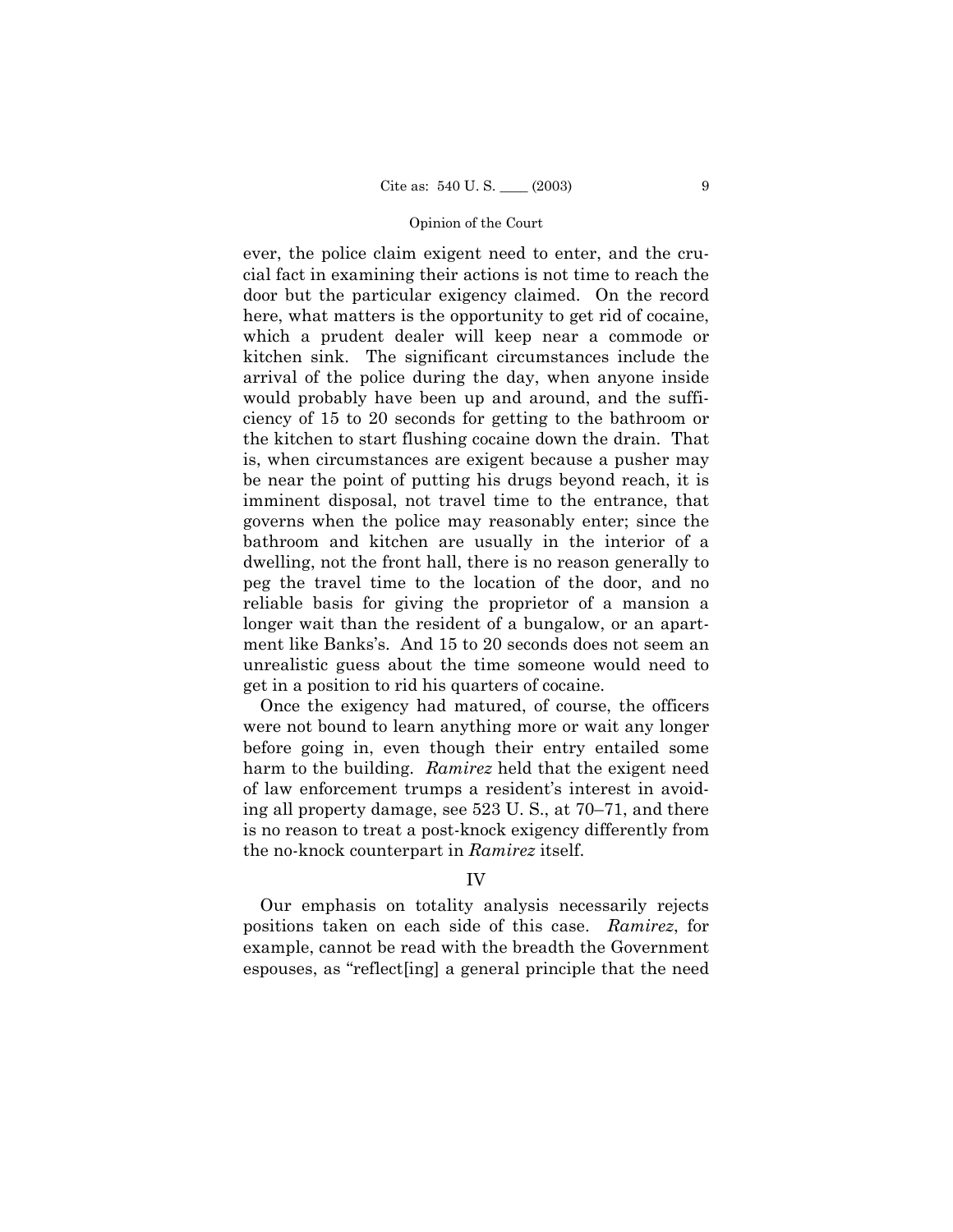## 10 UNITED STATES *v.* BANKS

#### Opinion of the Court

to damage property in order to effectuate an entry to execute a search warrant should not be part of the analysis of whether the entry itself was reasonable." Brief for the United States 18; Reply Brief for United States 4. At common law, the knock-and-announce rule was traditionally "justified in part by the belief that announcement generally would avoid 'the destruction or breaking of any house . . . by which great damage and inconvenience might ensue.'" *Wilson*, 514 U. S., at 935–936 (quoting *Semayne's Case*, 5 Co. Rep. 91a, 91b, 77 Eng. Rep. 194, 196 (K. B. 1603)). One point in making an officer knock and announce, then, is to give a person inside the chance to save his door. That is why, in the case with no reason to suspect an immediate risk of frustration or futility in waiting at all, the reasonable wait time may well be longer when police make a forced entry, since they ought to be more certain the occupant has had time to answer the door. It is hard to be more definite than that, without turning the notion of a reasonable time under all the circumstances into a set of sub-rules as the Ninth Circuit has been inclined to do. Suffice it to say that the need to damage property in the course of getting in is a good reason to require more patience than it would be reasonable to expect if the door were open. Police seeking a stolen piano may be able to spend more time to make sure they really need the battering ram.

On the other side, we disapprove of the Court of Appeals's four-part scheme for vetting knock-and-announce entries. To begin with, the demand for enhanced evidence of exigency before a door can reasonably be damaged by a warranted no-knock intrusion was already bad law before the Court of Appeals decided this case. In *Ramirez* (a case from the Ninth Circuit), we rejected an attempt to subdivide felony cases by accepting "mild exigency" for entry without property damage, but requiring "more specific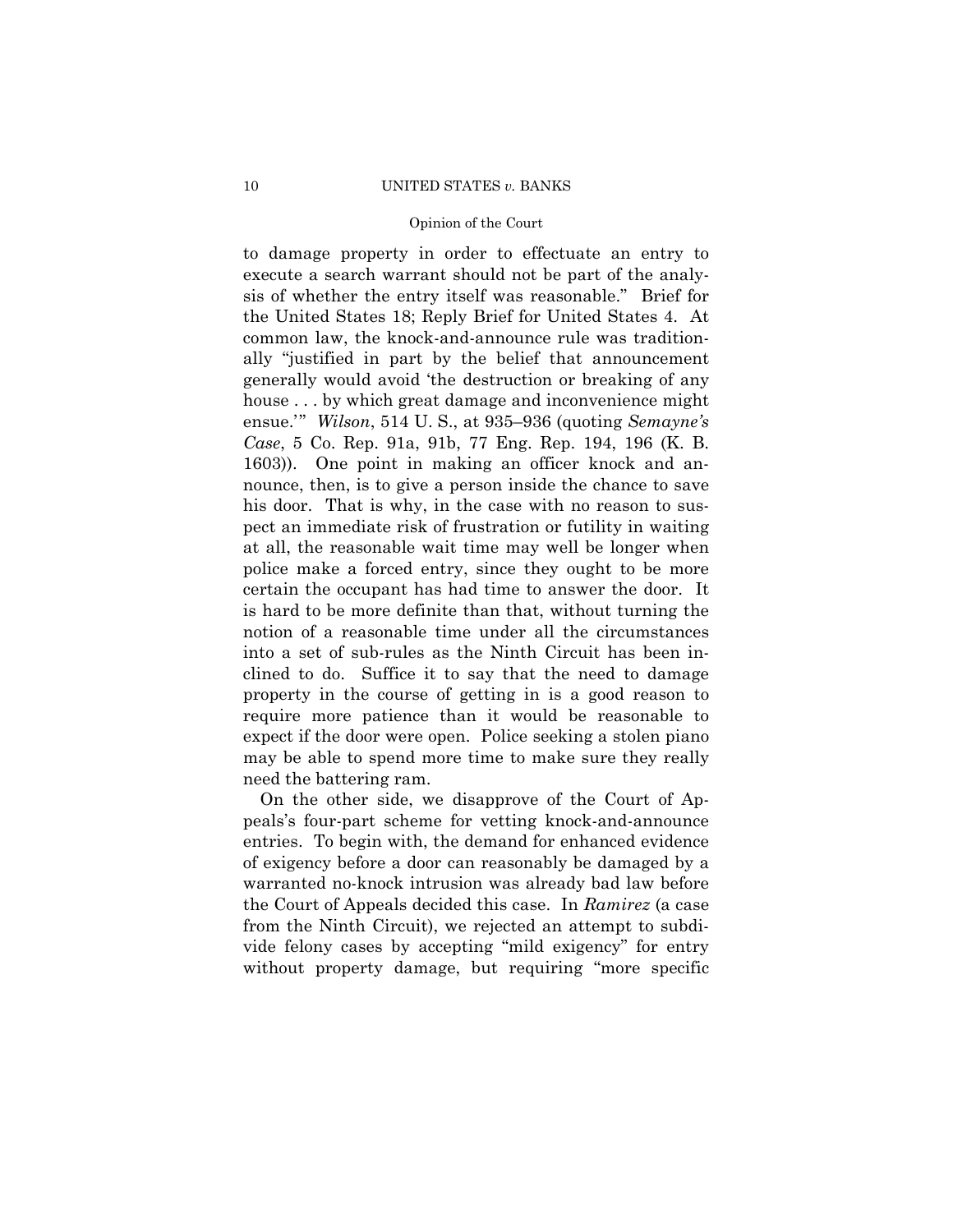inferences of exigency" before damage would be reasonable. 523 U. S., at 69–71 (internal quotation marks omitted). The Court of Appeals did not cite *Ramirez*.

Nor did the appeals court cite *United States* v. *Arvizu*, 534 U. S. 266 (2002) (again, from the Ninth Circuit). There, we recently disapproved a framework for making reasonable suspicion determinations that attempted to reduce what the Circuit described as "troubling . . . uncertainty" in reasonableness analysis, by "describ[ing] and clearly delimit[ing]" an officer's consideration of certain factors. *Id.*, at 272, 275 (internal quotation marks omitted). Here, as in *Arvizu*, the Court of Appeals's overlay of a categorical scheme on the general reasonableness analysis threatens to distort the "totality of the circumstances" principle, by replacing a stress on revealing facts with resort to pigeonholes. *Id.*, at 274 (internal quotation marks omitted). Attention to cocaine rocks and pianos tells a lot about the chances of their respective disposal and its bearing on reasonable time. Instructions couched in terms like "significant amount of time," and "an even more substantial amount of time," 282 F. 3d, at 704, tell very little.

V

Last, there is Banks's claim that the entry violated 18 U. S. C. §3109. *Ramirez* held that the result should be the same under the Fourth Amendment and §3109, permitting an officer to enter by force "if, after notice of his authority and purpose, he is refused admittance." We explained the statute's "'requirement of prior notice . . . before forcing entry ... [as] codif[ying] a tradition embedded in Anglo-American law,'" 523 U. S., at 72 (quoting *Miller* v. *United States*, 357 U. S. 301, 313 (1958)); see also *Sabbath* v. *United States*, 391 U. S. 585, 591, n. 8 (1968), and we held that §3109 implicates the exceptions to the common law knock-and-announce requirement that inform the Fourth